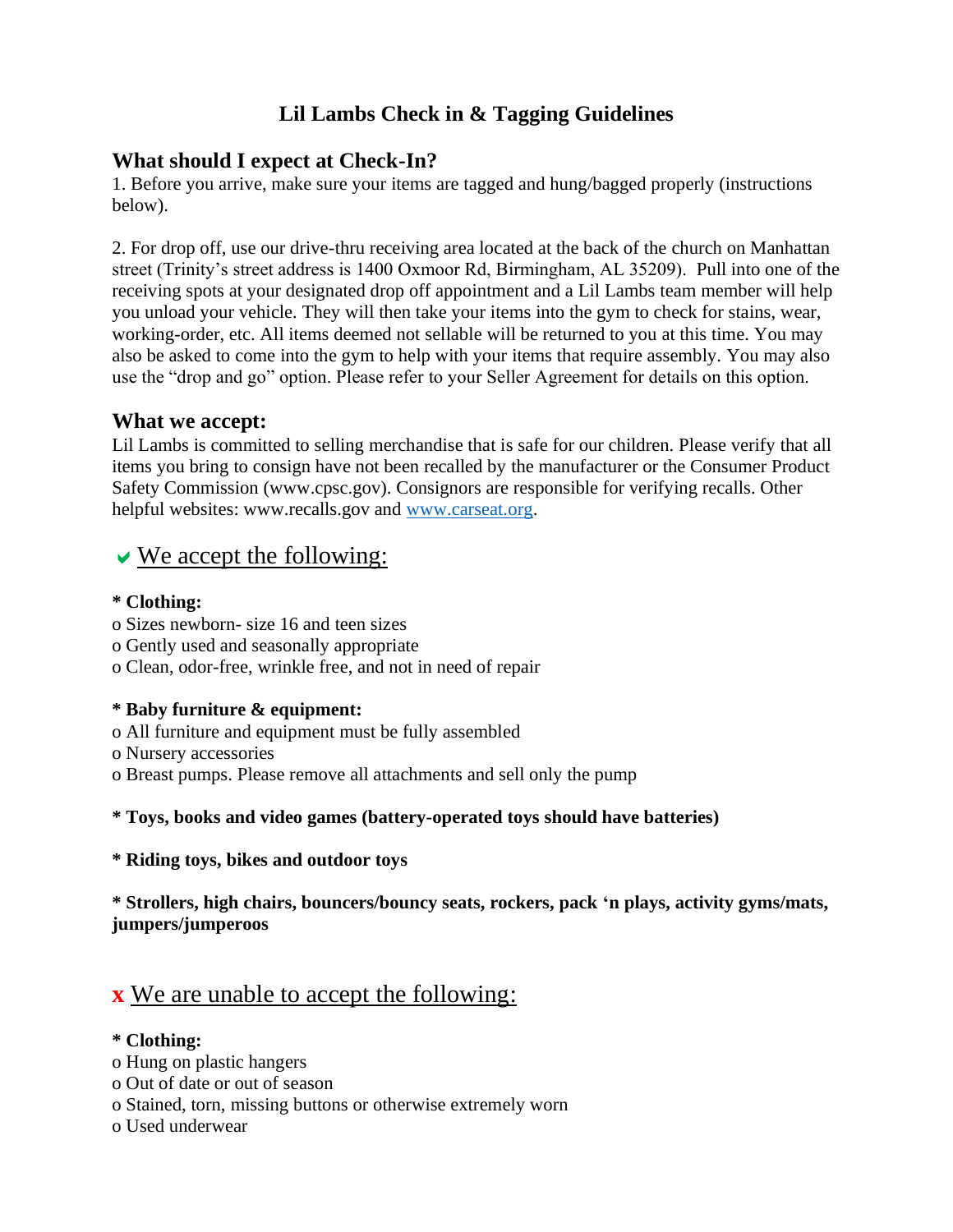#### **\* Toys and games:**

- o VHS tapes
- o Violent
- o Battery operated toys without batteries

#### **\* Baby equipment:**

- o Used nipples
- o Used pacifiers/teethers
- o Equipment that is not clean or has been recalled
- o Infant bedding bumper pads
- o Car seats/bases

#### **\* Items that are improperly tagged or deemed unsafe**

## **Creating tags for your items:**

You will enter items into our consignment system (My Sale Manager) with the following information:

o Category (use specific categories to ensure your item is stocked in the proper location for sale)

o Size (use number sizes for clothing and shoes)

o Description (color, brand, type of item): This is used if a tag becomes separated from an item. Ex: Girl, Clothing, size 4, Gymboree Pink & white striped shorts set

o Price in whole dollar amounts. A good rule of thumb is that an item should be priced at 1/3 of the purchase price. Overpricing will result in unsold items.

o Discount if you are willing to sell an item for half price on the last day of our sale. If you do not select discount, your tag will indicate "Discount: NO".

o Donate if you would like to donate any unsold items to one of our mission partners. If you select donate, "Donate: YES" will print on your tag. All items you select as "Donate" will automatically be tagged as "Discount".

Print tags from My Sale Manager on white cardstock and affix with a substantial safety pin for clothing or clear packing tape for other items. To print tags, go to your Consignor Homepage, and click on the "Menu" dropdown, and select "Work with Consigned Inventory". Then click the "Print Tags" option located on your Consignor Inventory Menu.

## **Preparing your items:**

## **• Clothing**

- o Use safety pins to attach tags to the upper right side of the item.
- o Hang clothes on metal wire hangers with the hook facing to the left of the item. The hook should look like a question mark.
- o Pants should be pinned to the hanger on the top of the hanger.
- o Two-piece outfits should have pants pinned to the hanger, not the shirt.